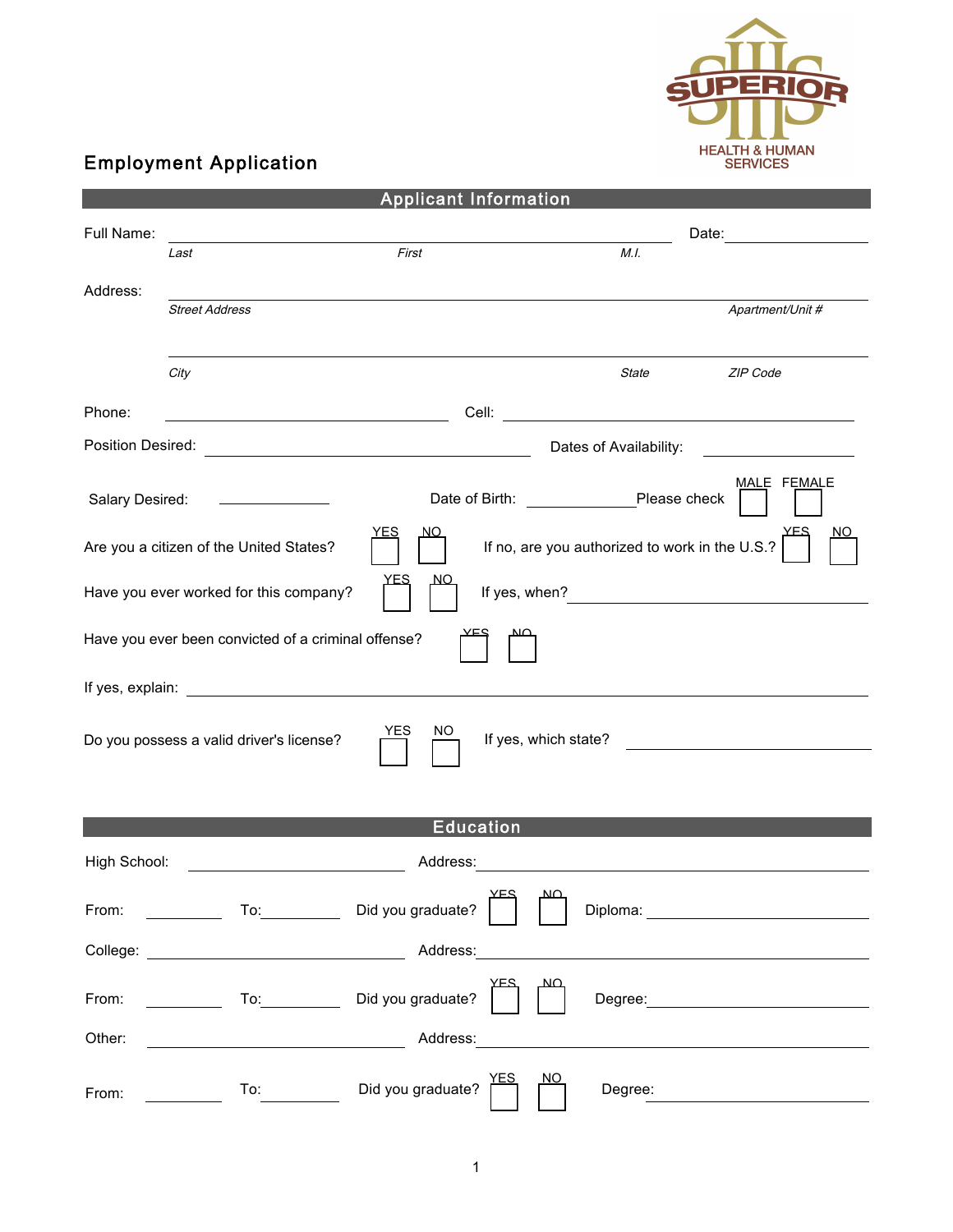## Employment History

List all work experience beginning with your current or most recent position.

| Company:   | <u> 1989 - Andrea Andrew Maria (h. 1989).</u>                                                                          |                                                                                                                                                                                                                               |
|------------|------------------------------------------------------------------------------------------------------------------------|-------------------------------------------------------------------------------------------------------------------------------------------------------------------------------------------------------------------------------|
| Address:   | <u> 1989 - Johann Barn, mars ann an t-Amhain Aonaichte ann an t-Aonaichte ann an t-Aonaichte ann an t-Aonaichte a</u>  | Supervisor: 2000                                                                                                                                                                                                              |
| Job Title: | Starting Salary:\$                                                                                                     | Ending Salary:\$<br><u>and the state of the sta</u>                                                                                                                                                                           |
|            |                                                                                                                        |                                                                                                                                                                                                                               |
| From:      |                                                                                                                        | Reason for Leaving: 1997                                                                                                                                                                                                      |
|            | May we contact your previous supervisor for a reference?                                                               |                                                                                                                                                                                                                               |
|            |                                                                                                                        |                                                                                                                                                                                                                               |
| Company:   | <u> 1989 - Johann Barn, fransk politik amerikansk politik (d. 1989)</u>                                                | Phone: 2000                                                                                                                                                                                                                   |
| Address:   | <u> 1989 - Johann Stoff, amerikansk politiker (* 1908)</u>                                                             | Supervisor: Victor Control of Control Control Control Control Control Control Control Control Control Control Co                                                                                                              |
| Job Title: | Starting Salary:\$                                                                                                     | Ending Salary:\$                                                                                                                                                                                                              |
|            |                                                                                                                        |                                                                                                                                                                                                                               |
| From:      | $\overline{a}$ To:                                                                                                     |                                                                                                                                                                                                                               |
|            | May we contact your previous supervisor for a reference?                                                               |                                                                                                                                                                                                                               |
|            |                                                                                                                        |                                                                                                                                                                                                                               |
| Company:   | <u> 1980 - Johann Barn, fransk politik formuler (d. 1980)</u>                                                          | Phone: Note and the set of the set of the set of the set of the set of the set of the set of the set of the set of the set of the set of the set of the set of the set of the set of the set of the set of the set of the set |
| Address:   | <u> 1989 - Johann Stoff, deutscher Stoffen und der Stoffen und der Stoffen und der Stoffen und der Stoffen und der</u> | Supervisor: <b>Example 2019</b>                                                                                                                                                                                               |
| Job Title: | Starting Salary:\$<br><u> 1980 - Johann Barbara, martin a</u>                                                          | Ending Salary:\$                                                                                                                                                                                                              |
|            |                                                                                                                        |                                                                                                                                                                                                                               |
| From:      |                                                                                                                        |                                                                                                                                                                                                                               |
|            | YES<br><u>NO</u><br>May we contact your previous supervisor for a reference?                                           |                                                                                                                                                                                                                               |